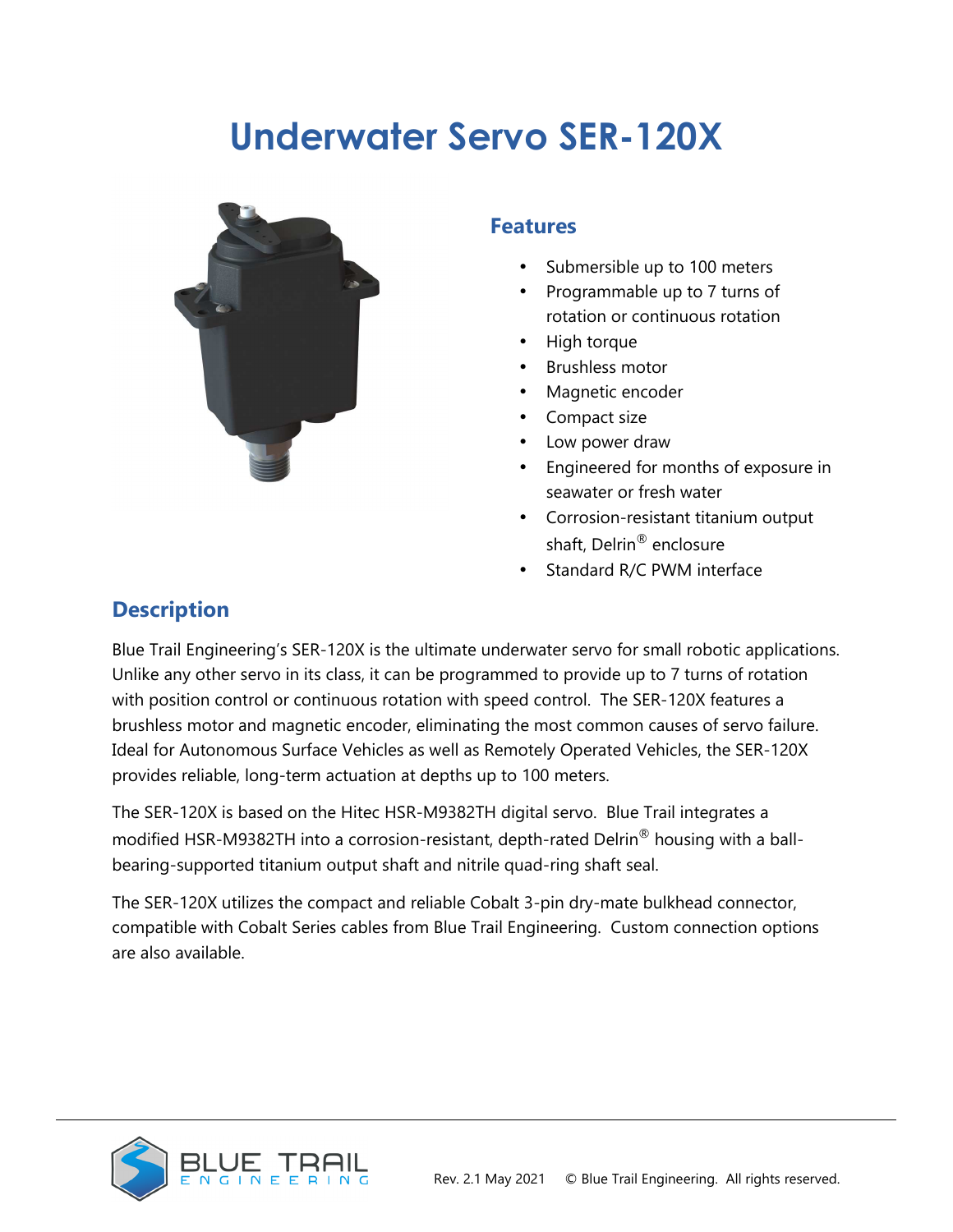# **Specifications**

| Environmental                                                                                                   |                                                                                                                            |  |
|-----------------------------------------------------------------------------------------------------------------|----------------------------------------------------------------------------------------------------------------------------|--|
| Depth Rating                                                                                                    | 100 meters                                                                                                                 |  |
| <b>Operating Temperature</b>                                                                                    | -10 $^{\circ}$ C to +50 $^{\circ}$ C                                                                                       |  |
| Performance                                                                                                     |                                                                                                                            |  |
| Torque                                                                                                          | 34.0 kg-cm / 470 oz-in                                                                                                     |  |
| Speed                                                                                                           | 0.17 seconds/60 deg. @ 6.0 V<br>0.14 seconds/60 deg. @ 7.4 V                                                               |  |
| <b>Travel Angle</b>                                                                                             | up to 7 turns                                                                                                              |  |
| Programmable Features (requires<br>Hitec DPC-11 programmer with<br>BLDC_HSR User interface_Ver 3.1<br>software) | amount of rotation (end point adjustment)<br>direction<br>speed<br>fail-safe position<br>deadband width<br>soft start rate |  |
| Electrical                                                                                                      |                                                                                                                            |  |
| <b>Operating Voltage</b>                                                                                        | $6.0 V - 7.4 V$                                                                                                            |  |
| <b>Idle Current</b>                                                                                             | 0.03A                                                                                                                      |  |
| No-load Current                                                                                                 | 0.25A                                                                                                                      |  |
| <b>Stall Current</b>                                                                                            | 2.7A                                                                                                                       |  |
| Motor Type                                                                                                      | <b>BLDC</b>                                                                                                                |  |
| Feedback Type                                                                                                   | magnetic encoder                                                                                                           |  |
| <b>Materials</b>                                                                                                |                                                                                                                            |  |
| Gears                                                                                                           | steel/titanium                                                                                                             |  |
| Output Shaft                                                                                                    | titanium                                                                                                                   |  |
| Case                                                                                                            | $\mathsf{Delrin}^{\circledR}$                                                                                              |  |
| Size/Weight                                                                                                     |                                                                                                                            |  |
| Dimensions                                                                                                      | 56 mm X 82 mm X 29 mm                                                                                                      |  |
| Weight in Air                                                                                                   | 180 grams                                                                                                                  |  |
| Weight in Water                                                                                                 | 65 grams                                                                                                                   |  |
| Interface                                                                                                       |                                                                                                                            |  |
| Connector                                                                                                       | Blue Trail Engineering Cobalt 3-pin dry-mate bulkhead connector                                                            |  |
| PWM Range                                                                                                       | 800µs - 2100µs                                                                                                             |  |
| PWM Voltage Range                                                                                               | $3 - 5V$                                                                                                                   |  |

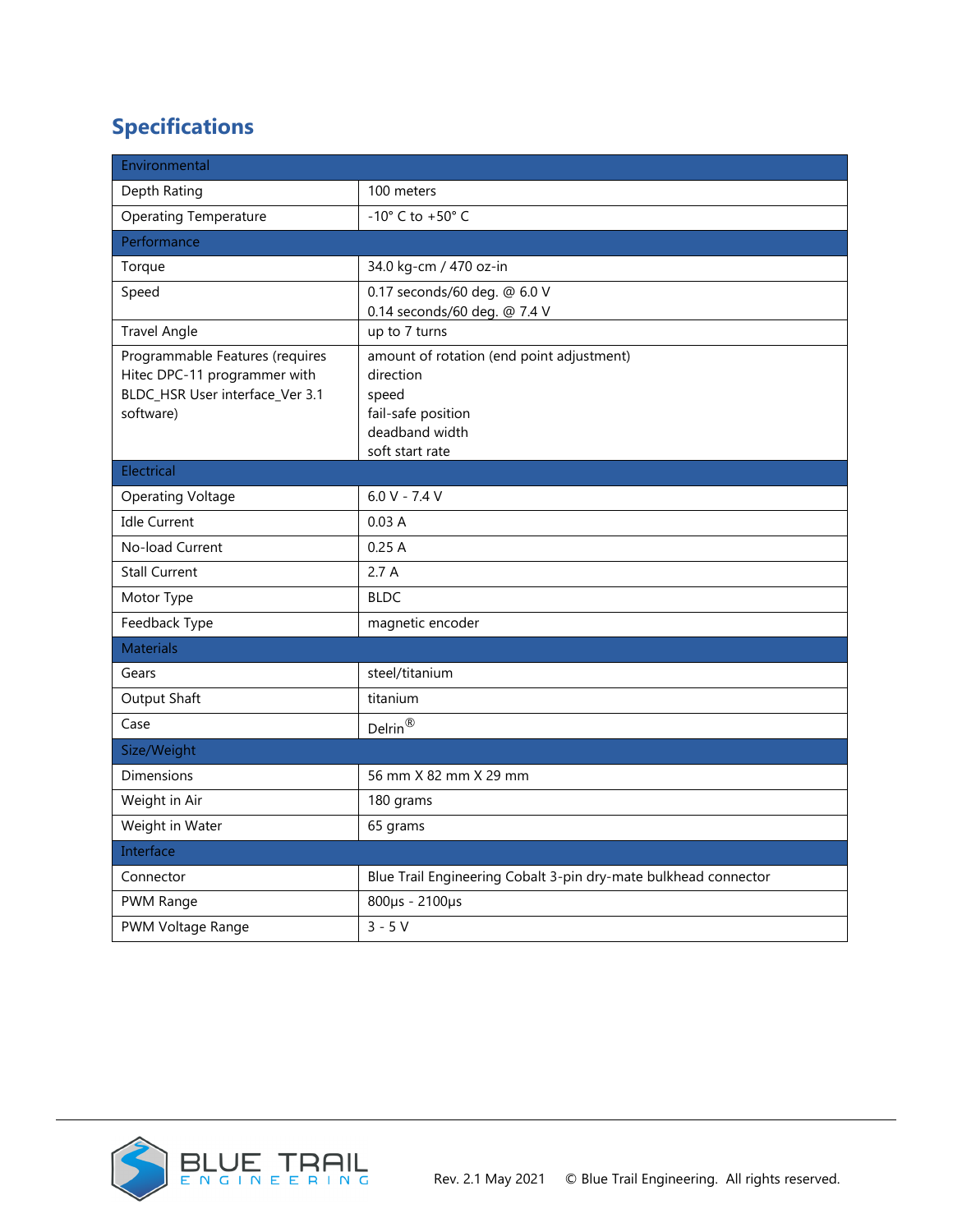### **Electrical and Command Interface**

The SER-120X features a Cobalt 3-pin dry-mate bulkhead connector as the standard connection option. Matching waterproof cables, with connectors on one end or both ends, are available from Blue Trail Engineering. Custom connection options are also available.

| Part Number | Connection Type                                         | Description                                                                                                                                  |
|-------------|---------------------------------------------------------|----------------------------------------------------------------------------------------------------------------------------------------------|
| SER-1207    | Blue Trail Cobalt 3-pin dry-<br>mate bulkhead connector | Compatible with Cobalt Series underwater cables. Allows<br>easy connection/disconnection at the servo.                                       |
| Custom      | Custom                                                  | Options include 1-meter unterminated cable, Micro-Circular<br>bulkhead connector, and others. Contact Blue Trail<br>Engineering for details. |

The SER-120X requires a DC power input between 6.0 and 7.4 volts.

For control, the SER-120X requires a standard R/C input signal. This consists of a PWM signal between 3 and 5 volts, typically at 50 Hz. The pulse width is varied within the range of 800 – 2100 microseconds to control the position of the servo.



NOTE: Because this servo is capable of more than 1 full turn, it does not have an absolute encoder on the output shaft and does not remember its absolute position when power is cycled. This can be problematic if the servo is being used in a multi-turn application. For example, if the servo is moved 2 turns clockwise and power is then cycled, the servo will move another 2 turns clockwise (it does not remember that it had already moved 2 turns before the power was cycled). The best way to handle this is to center the servo before turning it off.

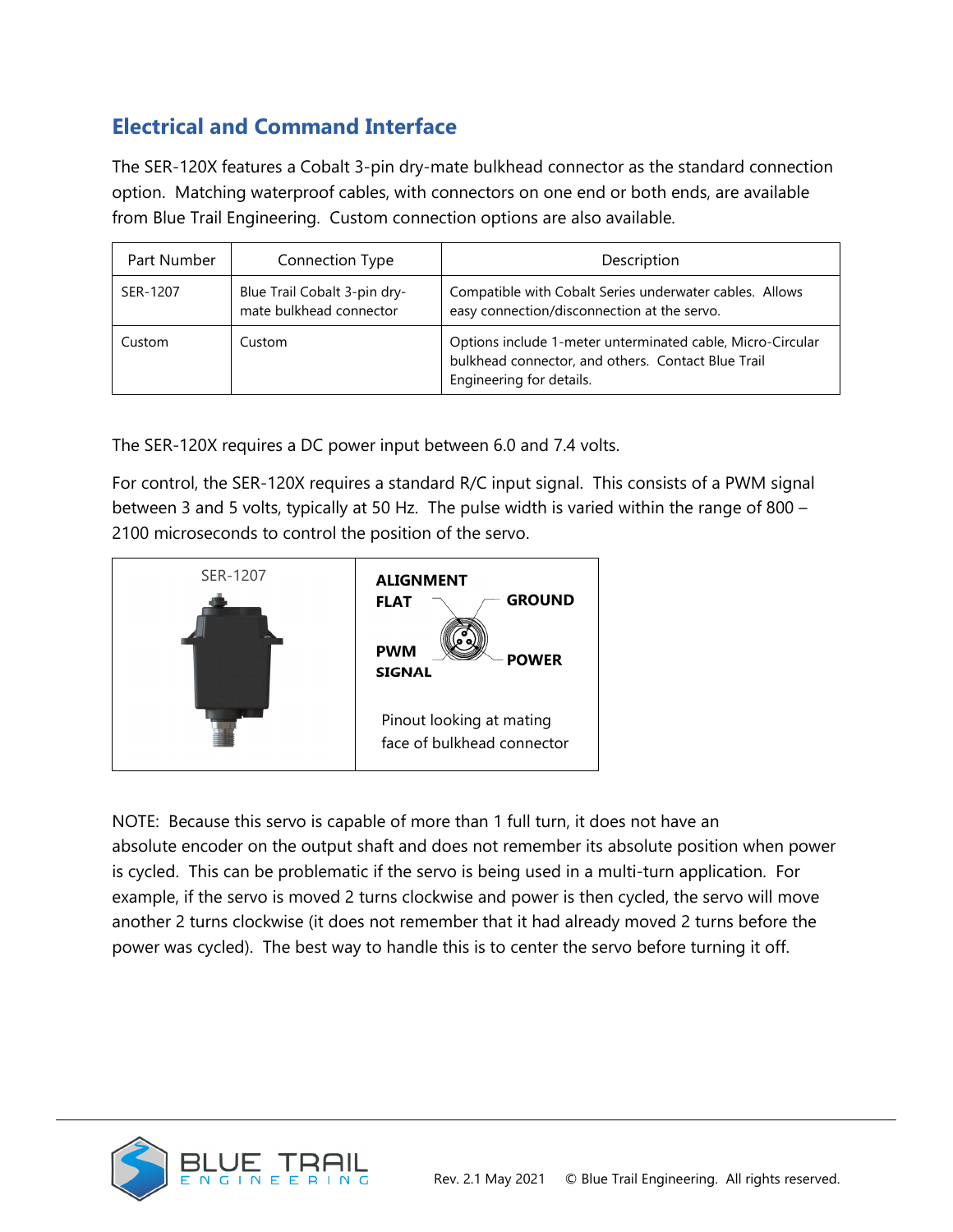## **Dimensions**

All dimensions are in mm.